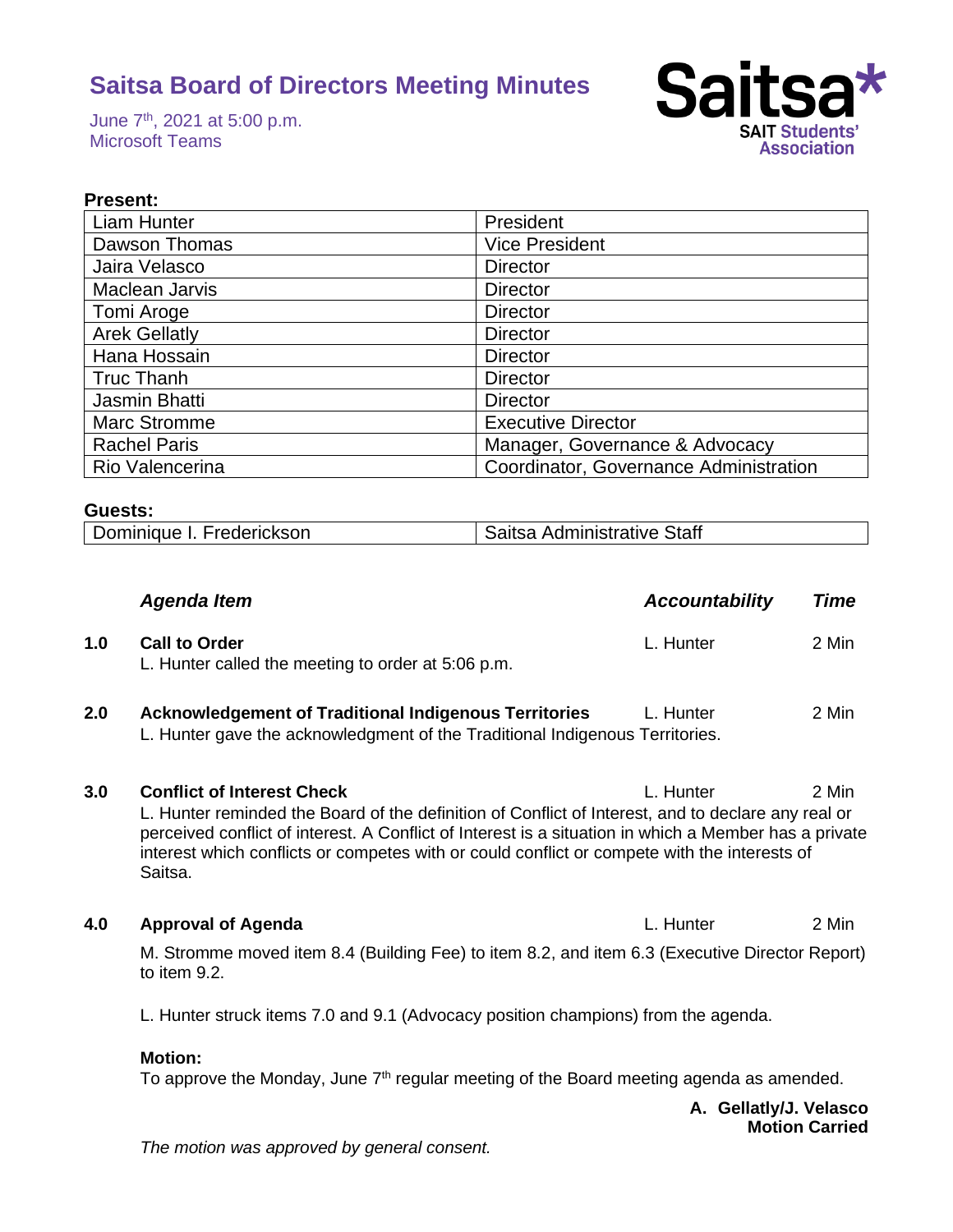#### June 7th, 2021 at 5:00 p.m. Microsoft Teams



# **5.0 Adoption of Minutes** L. Hunter 2 Min

**5.1** Regular Meeting of the Board April 12<sup>th</sup> Minutes **L. Hunter** 2 Min

#### **Motion:**

To approve the minutes of the April  $12<sup>th</sup>$ , 2021 regular meeting of the board.

**M. Jarvis/A. Gellatly 9-0-0 Motion Carried**

# **6.0 Presidential Reports (maximum of 2 minutes each)**

#### **6.1 President** L. Hunter 2 Min

Report as submitted.

J. Bhatti asked L. Hunter why neither he nor D. Thomas pursued a leadership role with the Calgary Student Alliance. L. Hunter explained that D. Thomas and L. Hunter have pursued other commitments with ASEC and CASA, which will limit their ability to work with the CSA.

A. Gellatly asked L. Hunter why none of the other ASEC members have shown any interest in the FSAA, and what this may imply for the FSAA. L. Hunter stated that other organizations that have been approved have not confirmed if they will send a delegate to FSAA elections. L. Hunter does not believe this is indicative of their intended engagement with the FSAA.

### **6.2 Vice President** D. Thomas 2 Min

Report as submitted.

M. Jarvis asked D. Thomas for more information regarding the UPass information session, and if the Calgary Transit My Fare app will be integrating the UPass. D. Thomas responded saying that the UPass integration has been partially successful so far, with 65% to 75% of University of Calgary spring/summer semester students adopting the app. L. Hunter has suggested that this program may be expanded for September.

A Gellatly asked D. Thomas for more information on his meeting with mayoral candidate Jyoti Gondek. D. Thomas responded that the meeting was an introduction, where he and L. Hunter asked what information she may be searching for from students. L. Hunter explained that he and D. Thomas did not get into specific asks for the Councillor, but briefly discussed the UPass program.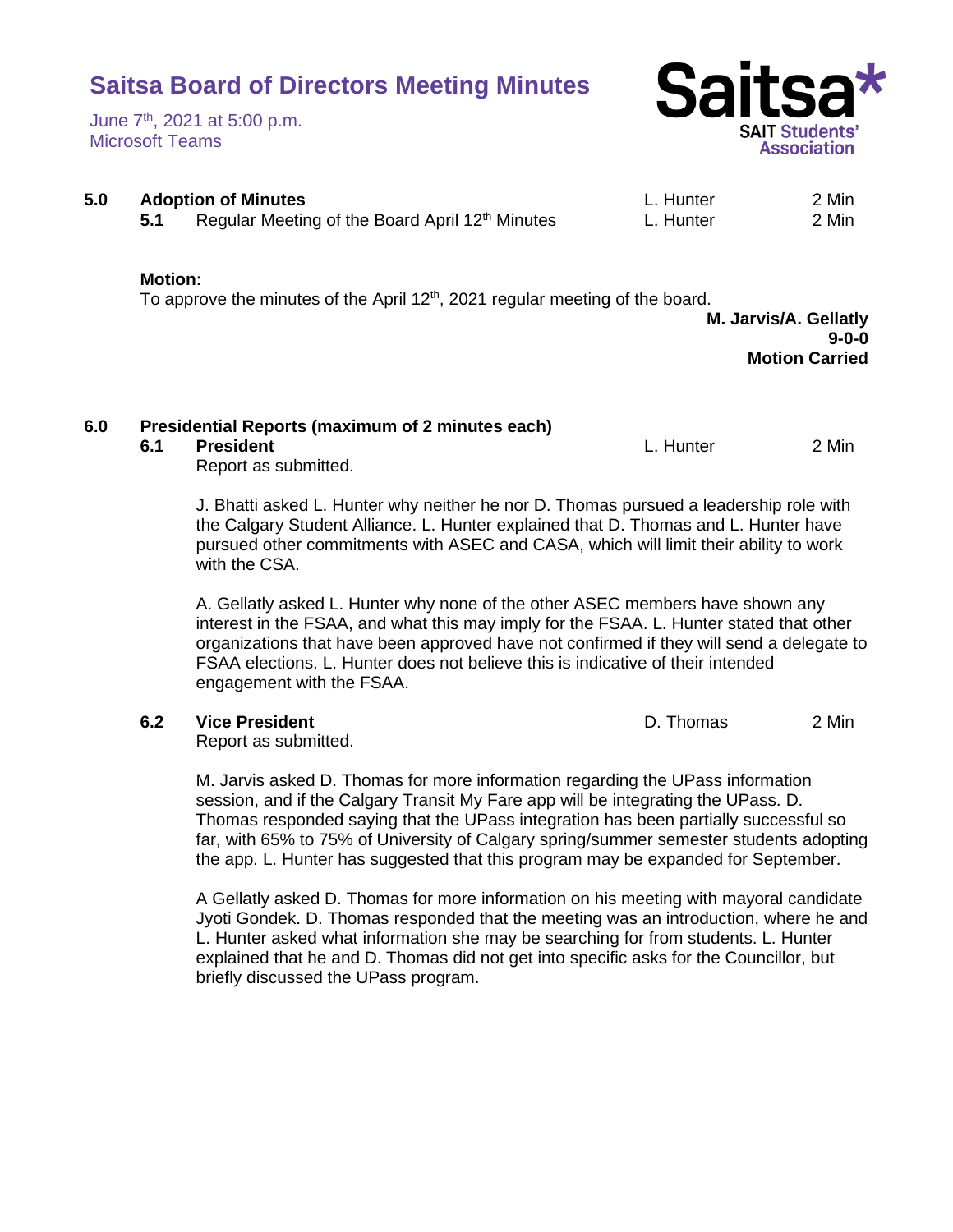June 7th, 2021 at 5:00 p.m. Microsoft Teams

#### **7.0 Business Items**

#### **7.1 Policy Manual Approval M. Stromme 20 Min**

Sal

**SAIT Students'** Association

#### **Motion:**

**WHEREAS** the Saitsa membership approved new Bylaws to govern the organization at its 2021 Annual General Meeting, establishing a new policy governance structure for Saitsa; and

**WHEREAS** the Board of Directors, as a policy governing board, shall define its end goals, governance processes, Board-Executive Director Relationship, and Executive Limitations in its policy governance manual;

**BE IT RESOLVED** that the Board of Directors approve the Saitsa Policy Manual, as presented; and

**BE IT FURTHER RESOLVED** that the Board of Directors delegate all authority regarding previously existing policies and procedures to the Executive Director for the administration of Saitsa and its programs and services.

> **J. Bhatti/A. Gellatly 9-0-0 Motion Carries**

#### **7.2 Restricted Building Fee** M. Stromme

15 Min

L. Hunter asked M. Stromme how much of an effect suspending the fee may affect Saitsa's budget. M. Stromme responded that Saitsa's operational budget will not be affected, as the Restricted Building Fee

### **Main Motion:**

**WHEREAS** Section 1.5 of the Saitsa Board of Director Policy Manual states that hte Board shall seek opportunities to minimize the financial burden on students; and

**WHEREAS** the COVID-19 Pandemic has resulted in significant financial hardships for SAIT Students;

**AND WHEREAS** in mid-May Statistics Canada released survey statistics showing postsecondary students have been significantly affected by the COVID-19 Pandemic

**BE IT RESOLVED** Saitsa implements a temporary waiver of the Saitsa Building Fee for the Fall 2021 term.

> **T. Aroge/J. Velasco 8-1-0 Motion Carries as Amended**

### **Subsidiary Motion:**

To amend the previous motion to read as follows:

**WHEREAS** Section 1.5 of the Saitsa Board of Director Policy Manual states that hte Board shall seek opportunities to minimize the financial burden on students; and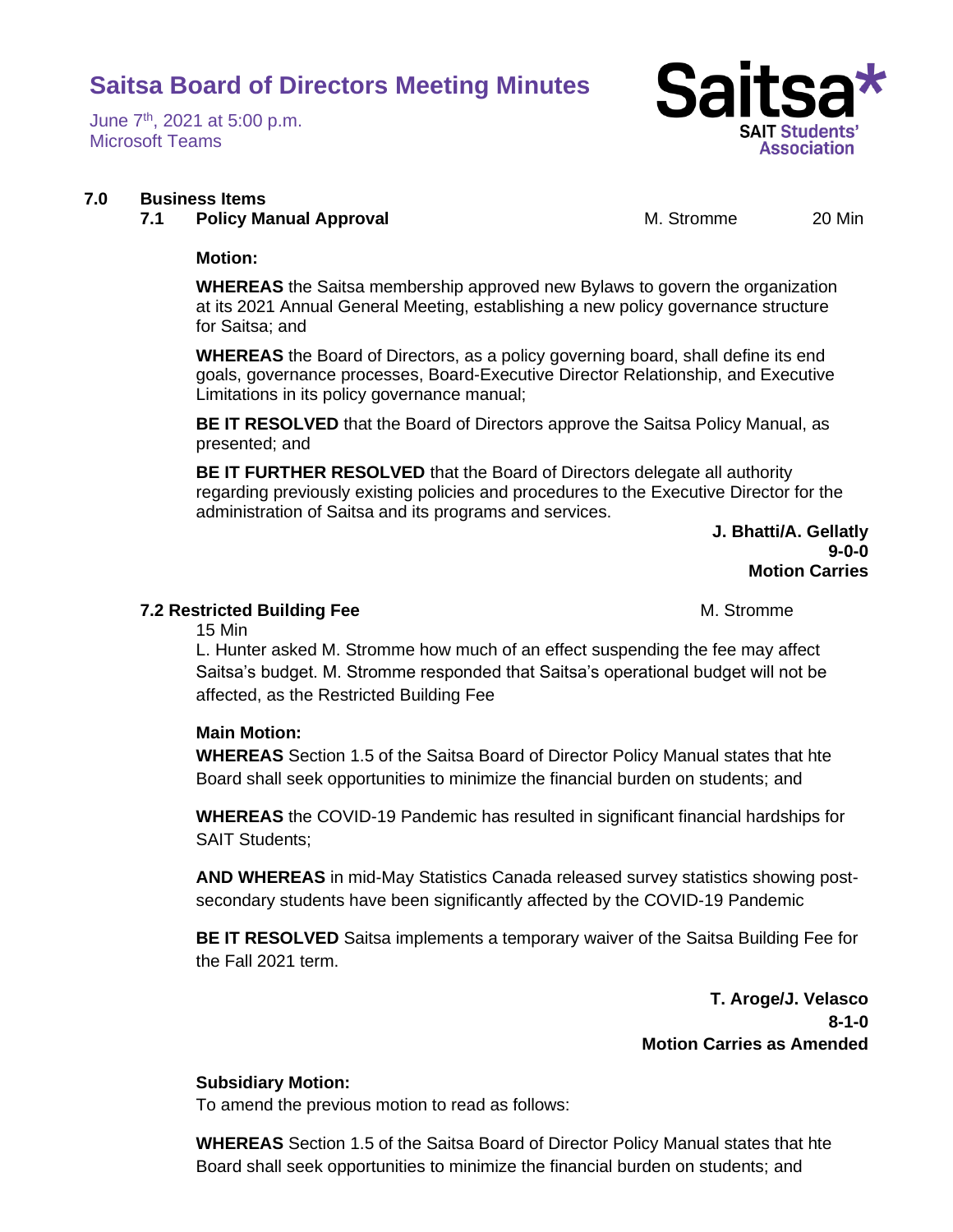June 7th, 2021 at 5:00 p.m. Microsoft Teams



**WHEREAS** the COVID-19 Pandemic has resulted in significant financial hardships for SAIT Students;

**AND WHEREAS** in mid-May 2020 Statistics Canada released survey statistics showing post-secondary students have been significantly affected by the COVID-19 Pandemic

**BE IT RESOLVED** Saitsa implements a temporary waiver of the Saitsa Building Fee for the Fall 2021 term.

> **J. Bhatti/T. Aroge 9-0-0 Motion Carries**

#### **7.3 Saitsa 2021-2022 Annual Budget** M. Stromme 30 Min **Motion:**

**WHEREAS** the COVID-19 Pandemic has resulted in significant financial hardships for SAIT Students;

**AND WHEREAS**, on April 12th, 2021, the Saitsa Board of Directors implemented a temporary waiver of the Saitsa Building Fee for the Summer 2021 term;

**AND WHEREAS**, on June 7th, 2021, the Saitsa Board of Directors implemented a temporary waiver of the Saitsa Building Fee for the Fall 2021 term;

**BE IT RESOLVED** to approve the Saitsa membership fee structure for the 2021/2022 fiscal year as follows:

July 2021 to December 2021 as

- General Operations: 95%,
- Capital Assets: 5%,

AND FROM January 1, 2022 to June 30th, 2022 as

- General Operations: 55.4%
- Capital Assets: 2.9%
- Restricted Building Fund: 41.7%

**A. Gellatly/J. Velasco 9-0-0 Motion Carried**

#### **Motion:**

Presented.

BE IT RESOLVED to approve the 2021/2022 fiscal year operational budget as Presented.

> **J. Velasco/A. Gellatly 9-0-0 Motion Carried**

**7.4 • Annual Capital Asset Budget M. Stromme 20 Min Motion:** BE IT RESOLVED to approve the 2021/2022 fiscal year capital asset budget as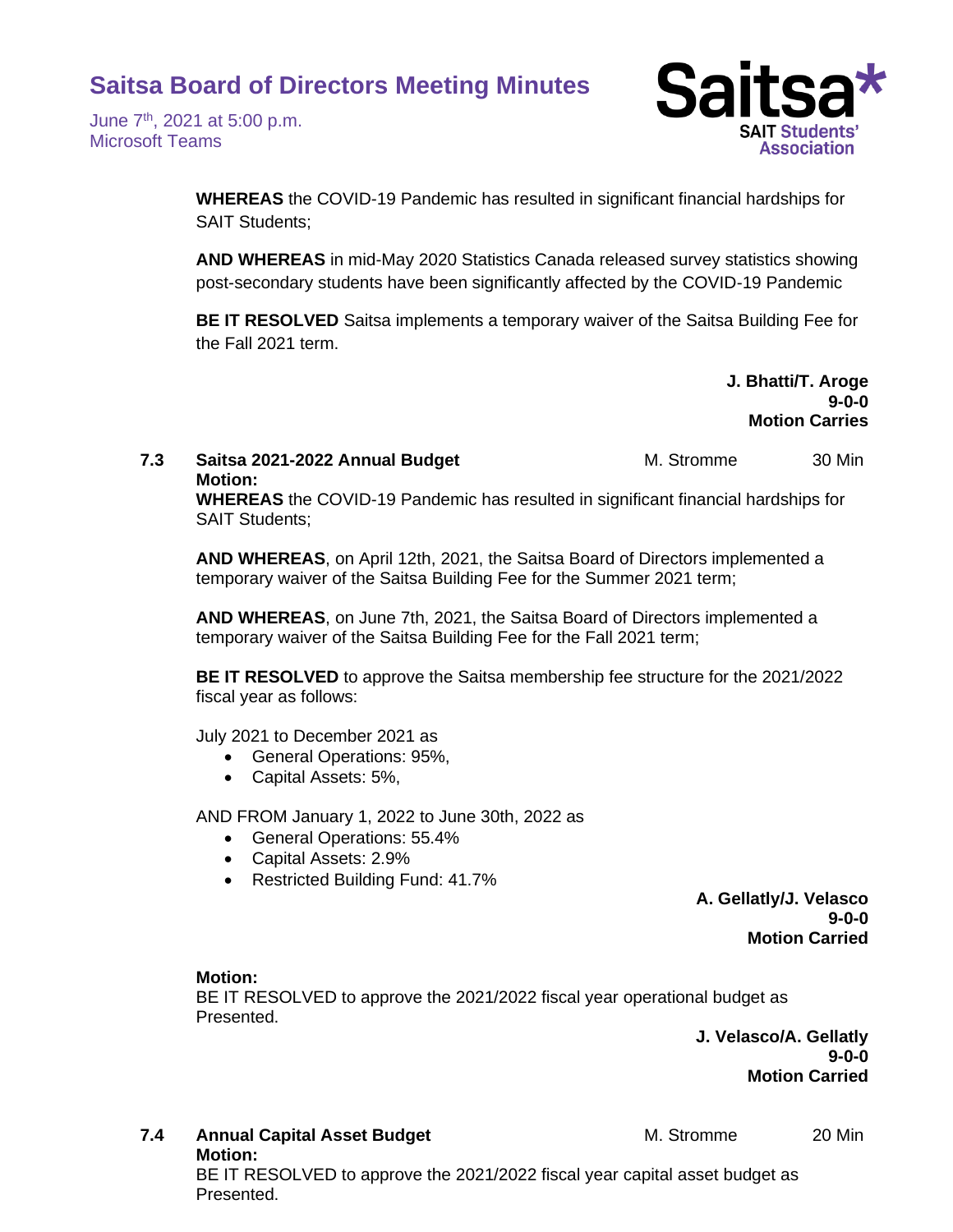June 7th, 2021 at 5:00 p.m. Microsoft Teams



### **A. Gellatly/J. Velasco 9-0-0 Motion Carried**

**7.5 Board Advisor Appointment M. Stromme** 10 Min **Motion:** To move In-Camera without staff and guests. **J. Bhatti/A. Gellatly Motion Carried**

*The motion was approved by unanimous consent.*

*The Board move In-Camera at 7:02 p.m.*

**Motion:** To move Ex-Camera.

> **L. Hunter/A. Gellatly Motion Carried**

*The Board move Ex-Camera at 7:40 p.m.*

### **Motion:**

**WHEREAS** the Saitsa membership approved new Bylaws to govern the organization at its 2021 Annual General Meeting, establishing a new policy governance structure for Saitsa; and

**WHEREAS** the Bylaws mandate the Board appoint a Board Advisor to serve as a parliamentarian and resource for the President, as chair, and Directors;

**BE IT RESOLVED** the Board of Directors proceed with an application process to select a Board Advisor for the 2021 – 2022 Board of Directors.

> **J. Bhatti/J. Velasco 9-0-0 Motion Carried**

*M. Jarvis left the meeting at 7:57 p.m.*

**7.6 Grant Program Policies and Procedures Transform R. Valencerina 10 Min WHEREAS** section 1.3.5 of the Saitsa Board of Directors policy manual defines one of Saitsa's end goals as improving Member's practical life skills;

**BE IT RESOLVED** that the Board of Directors approve the approve the amended Student Grant Program policies and procedures, as presented.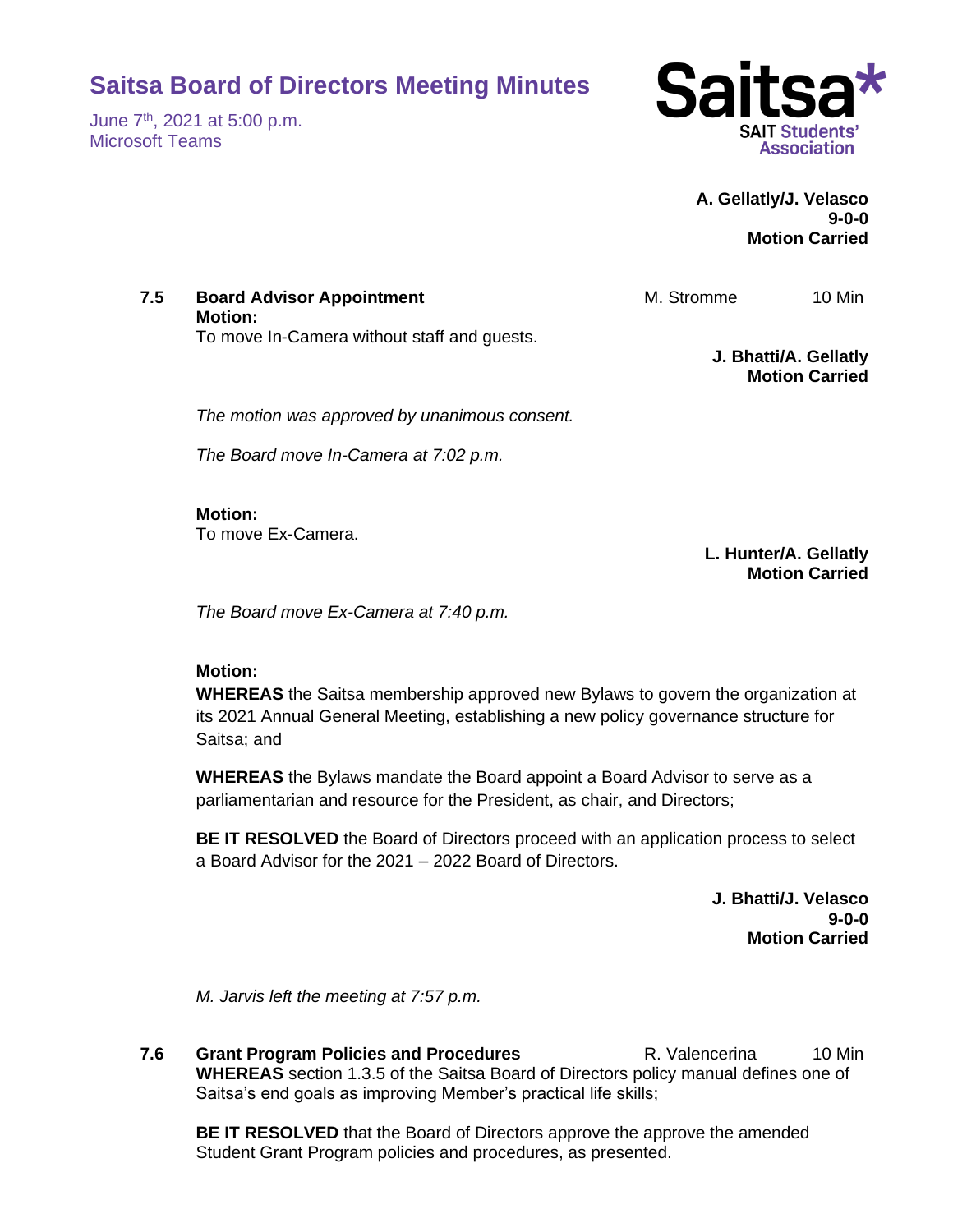June 7th, 2021 at 5:00 p.m. Microsoft Teams



**A. Gellatly/H. Hossain 8-0-0 Motion Carried**

### **8.0 Information/Discussion**

**8.1 • Upcoming Saitsa Events R. Valencerina** 3 Min R. Valencerina presented upcoming Saitsa events to the Board.

### **8.2 Executive Director Report**

M. Stromme presented his report to the Board.

A. Gellatly asked for clarification on how Saitsa's operational reserve will be developed. M. Stromme responded that the 30% operational reserve is an estimate that will be determined over the next year.

L. Hunter asked for clarification regarding Saitsa's compliance with its cash flow projections by Saitsa's bank accounts.

L. Hunter asked if M. Stromme has considered completing an EDI review for Saitsa. M. Stromme responded that staff will be researching and reviewing the possibility of creating an EDI policy and conducting a review.

*M. Jarvis rejoined the meeting at 8:08 p.m.*

*T. Aroge left the meeting at 8:14 p.m.*

### **Motion:**

To move In-Camera without staff and with M. Stromme.

*The motion was approved by unanimous consent.*

*The meeting moved In-Camera at 8:16 p.m.*

*M. Stromme was excused at 8:20 p.m.*

### **Motion:**

To move Ex-Camera.

**J. Bhatti/A. Gellatly Motion Carried**

*The motion was approved by unanimous consent.*

*The meeting moved Ex-Camera at 8:21 p.m.*

# **9.0 Questions/Adjournment** L. Hunter 2 Min

**Motion:**

**J. Bhatti/A. Gellatly Motion Carried**